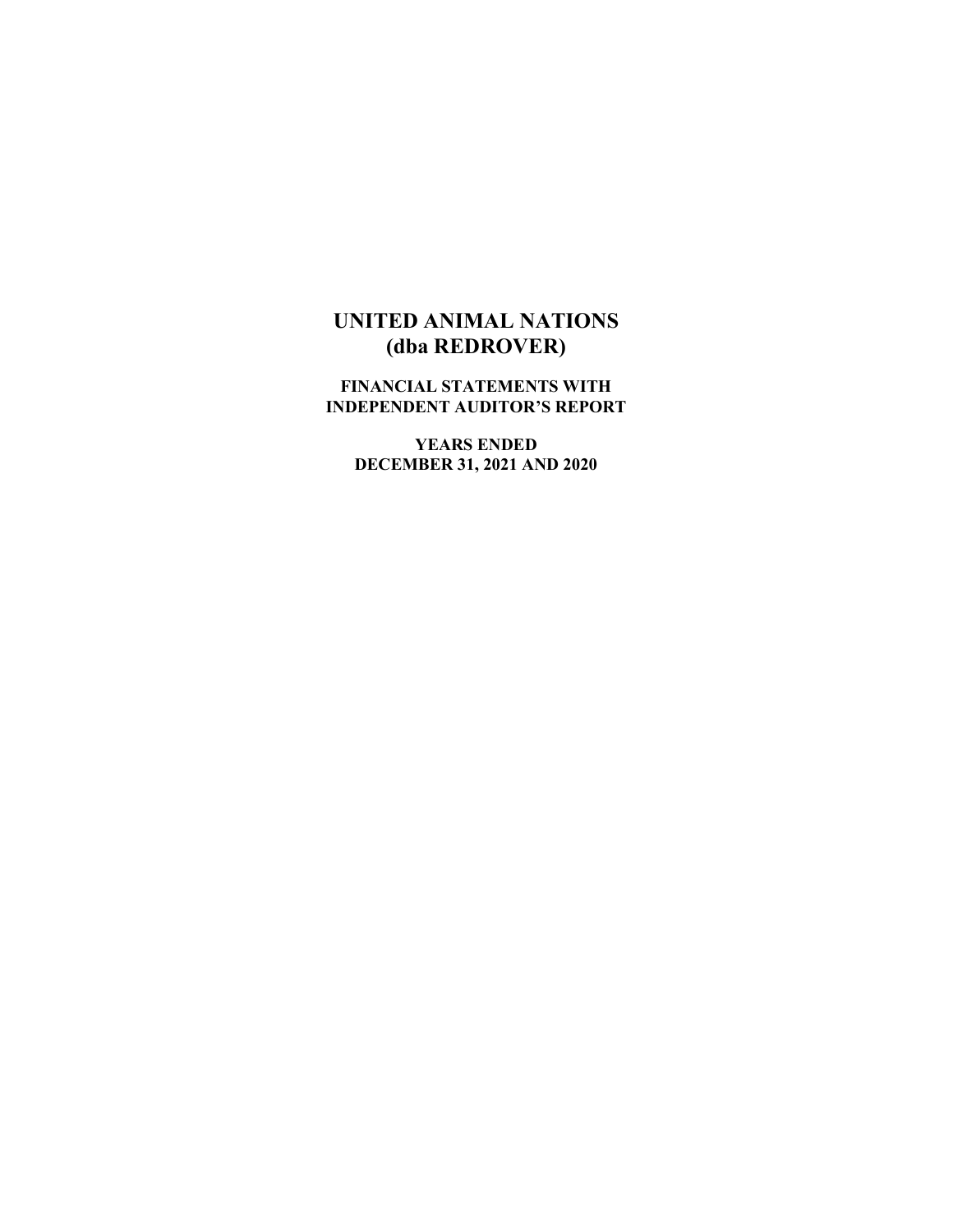

# INDEPENDENT AUDITOR'S REPORT

Board of Directors United Animal Nations (dba RedRover) Sacramento, California

#### Opinion

We have audited the accompanying financial statements of United Animal Nations (dba RedRover), which comprise the statements of financial position as of December 31, 2021 and 2020, and the related statements of activities, functional expenses, and cash flows for the years then ended, and the related notes to the financial statements.

In our opinion, the financial statements referred to above present fairly, in all material respects, the financial position of United Animal Nations (dba RedRover) as of December 31, 2021 and 2020, and the changes in its net assets and its cash flows for the years then ended in accordance with accounting principles generally accepted in the United States of America.

#### Basis for Opinion

We conducted our audits in accordance with auditing standards generally accepted in the United States of America. Our responsibilities under those standards are further described in the Auditor's Responsibilities for the Audit of the Financial Statements section of our report. We are required to be independent of United Animal Nations (dba RedRover) and to meet our other ethical responsibilities in accordance with the relevant ethical requirements relating to our audits. We believe that the audit evidence we have obtained is sufficient and appropriate to provide a basis for our audit opinion.

### Responsibilities of Management for the Financial Statements

Management is responsible for the preparation and fair presentation of the financial statements in accordance with accounting principles generally accepted in the United States of America, and for the design, implementation, and maintenance of internal control relevant to the preparation and fair presentation of financial statements that are free from material misstatement, whether due to fraud or error.

In preparing the financial statements, management is required to evaluate whether there are conditions or events, considered in the aggregate, that raise substantial doubt about United Animal Nation's (dba RedRover) ability to continue as a going concern within one year after the date that the financial statements are available to be issued.

#### Auditor's Responsibilities for the Audit of the Financial Statements

Our objectives are to obtain reasonable assurance about whether the financial statements as a whole are free from material misstatement, whether due to fraud or error, and to issue an auditor's report that includes our opinion. Reasonable assurance is a high level of assurance but is not absolute assurance and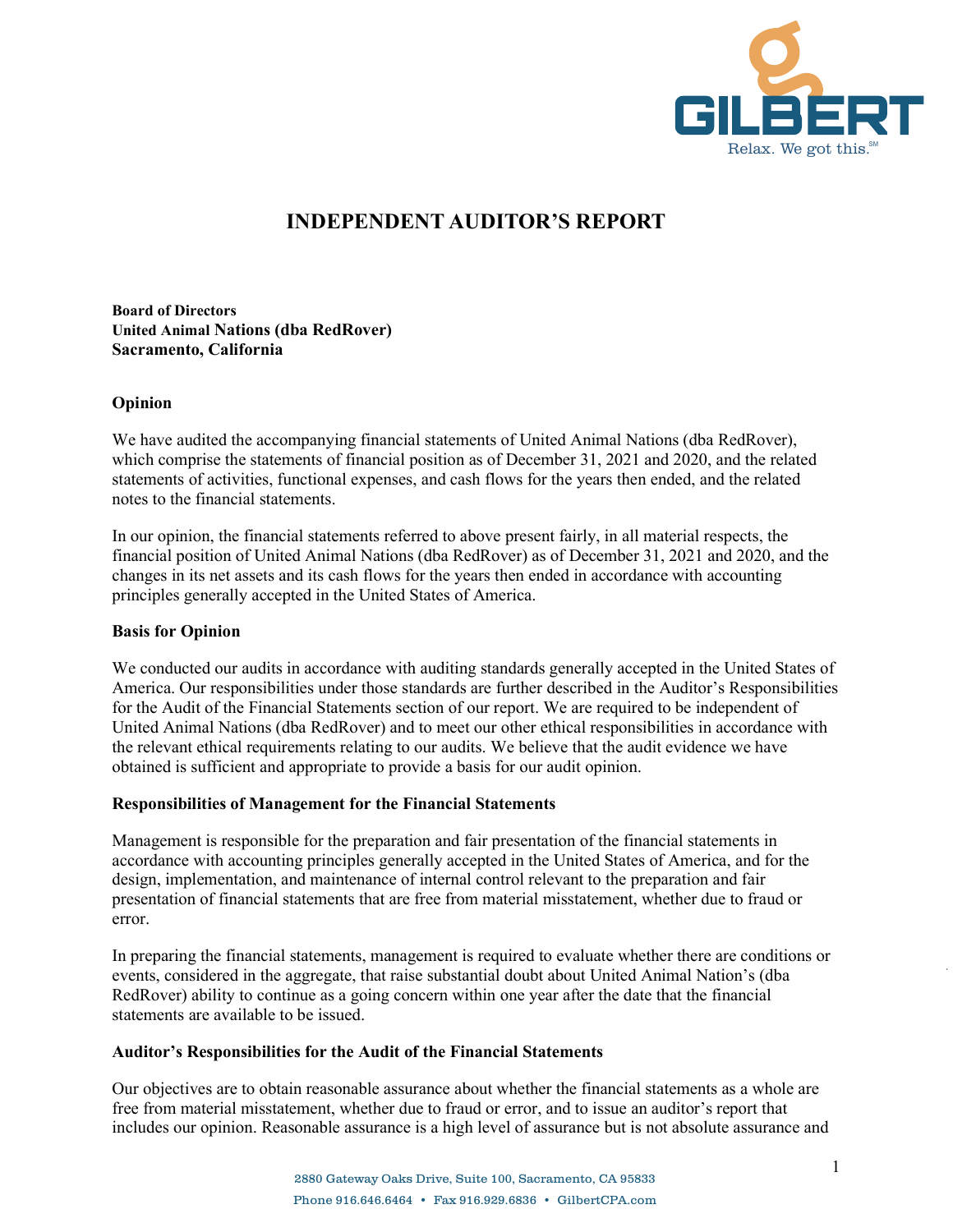Board of Directors United Animal Nations (dba RedRover) Page two

therefore, is not a guarantee that an audit conducted in accordance with generally accepted auditing standards will always detect a material misstatement when it exists. The risk of not detecting a material misstatement resulting from fraud is higher than for one resulting from error, as fraud may involve collusion, forgery, intentional omissions, misrepresentations, or the override of internal control. Misstatements are considered material if there is a substantial likelihood that, individually or in the aggregate, they would influence the judgment made by a reasonable user based on the financial statements.

In performing an audit in accordance with generally accepted auditing standards, we:

- Exercise professional judgment and maintain professional skepticism throughout the audit.
- Identify and assess the risks of material misstatement of the financial statements, whether due to fraud or error, and design and perform audit procedures responsive to those risks. Such procedures include examining, on a test basis, evidence regarding the amounts and disclosures in the financial statements.
- Obtain an understanding of internal control relevant to the audit in order to design audit procedures that are appropriate in the circumstances, but not for the purpose of expressing an opinion on the effectiveness of United Animal Nation's (dba RedRover) internal control. Accordingly, no such opinion is expressed.
- Evaluate the appropriateness of accounting policies used and the reasonableness of significant accounting estimates made by management, as well as evaluate the overall presentation of the financial statements.
- Conclude whether, in our judgment, there are conditions or events, considered in the aggregate, that raise substantial doubt about United Animal Nation's (dba RedRover) ability to continue as a going concern for a reasonable period of time.

We are required to communicate with those charged with governance regarding, among other matters, the planned scope and timing of the audit, significant audit findings, and certain internal control related matters that we identified during the audit.

iht CPA

GILBERT CPAs Sacramento, California

May 20, 2022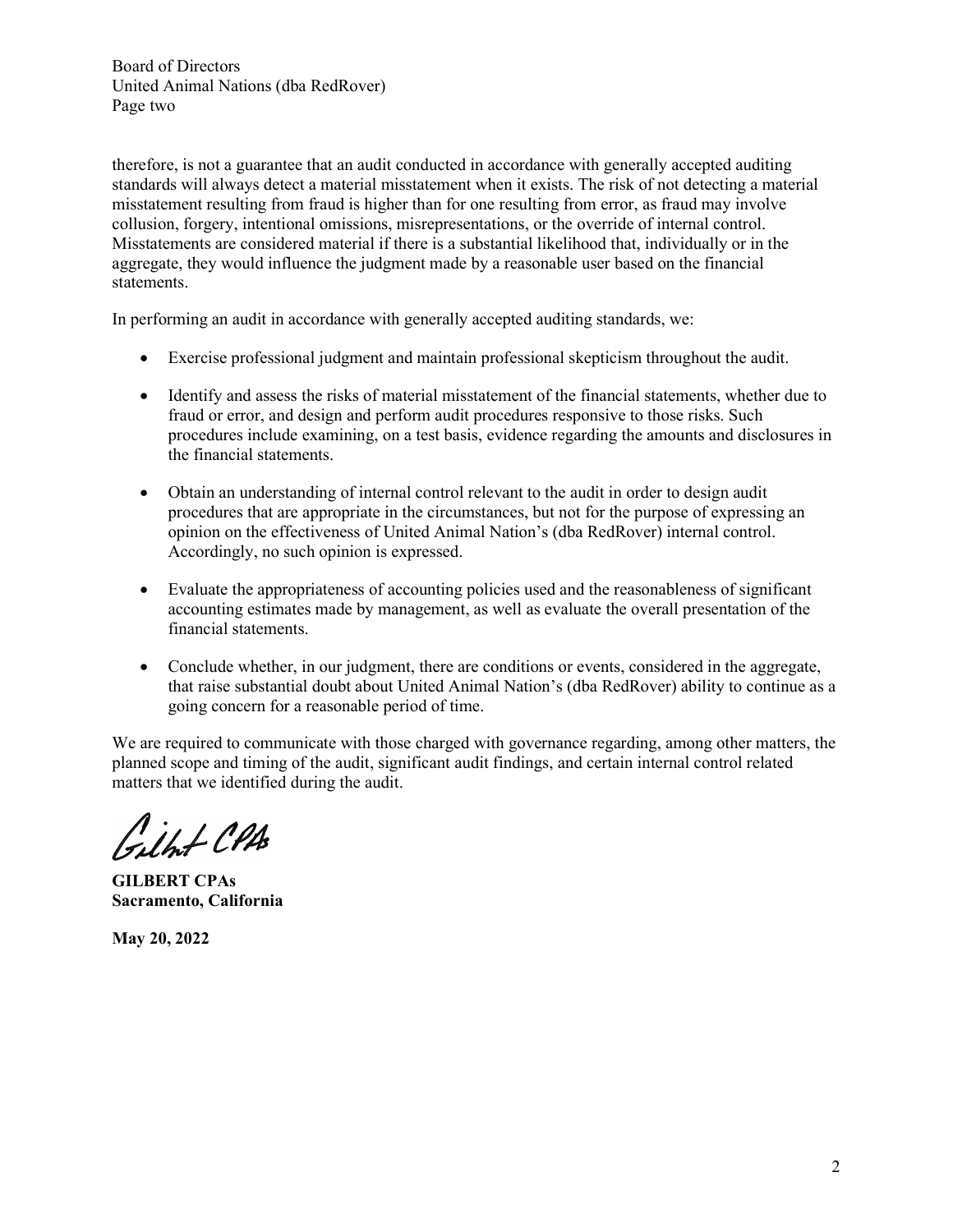## STATEMENTS OF FINANCIAL POSITION DECEMBER 31, 2021 AND 2020

|                                                 | 2021                   | 2020            |
|-------------------------------------------------|------------------------|-----------------|
| <b>ASSETS</b>                                   |                        |                 |
| <b>CURRENT ASSETS:</b>                          |                        |                 |
| Cash and cash equivalents                       | \$2,687,705            | \$1,642,850     |
| Accounts receivable                             | 46,267                 | 26,232          |
| Grants and bequests receivable, current portion | 254,186                | 499,884         |
| Prepaid expenses and other assets               | 82,867                 | 64,280          |
| Total current assets                            | 3,071,025              | 2,233,246       |
| <b>INVESTMENTS</b>                              | 3,758,472              | 3,275,017       |
| <b>GRANTS AND BEQUESTS RECEIVABLE, Net</b>      |                        | 170,000         |
| PROPERTY AND EQUIPMENT, Net                     | 1,510,731              | 1,559,793       |
| <b>TOTAL ASSETS</b>                             | \$8,340,228            | \$7,238,056     |
| <b>LIABILITIES AND NET ASSETS</b>               |                        |                 |
| <b>CURRENT LIABILITIES:</b>                     |                        |                 |
| Accounts payable                                | $\mathbf S$<br>141,924 | \$<br>48,242    |
| Accrued expenses                                | 158,886                | 147,441         |
| Deferred revenue                                | 37,826                 | 24,811          |
| Total current liabilities                       | 338,636                | 220,494         |
| <b>NET ASSETS:</b>                              |                        |                 |
| Without donor restrictions                      | 6,864,434              | 5,868,574       |
| With donor restrictions                         | 1,137,158              | 1,148,988       |
| Total net assets                                | 8,001,592              | 7,017,562       |
| <b>TOTAL LIABILITIES AND NET ASSETS</b>         | \$8,340,228            | 7,238,056<br>\$ |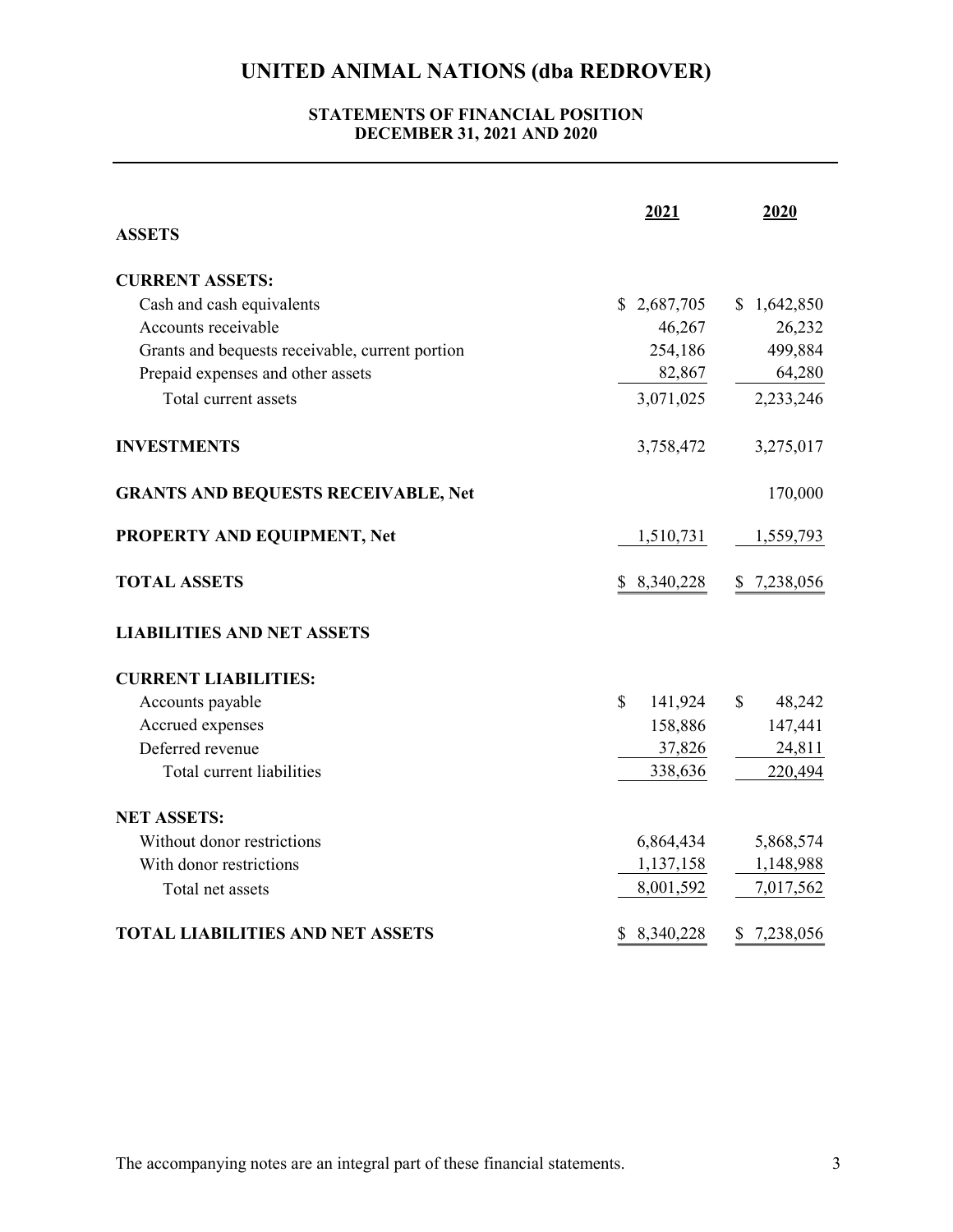## STATEMENTS OF ACTIVITIES YEARS ENDED DECEMBER 31, 2021 AND 2020

|                                                           | 2021            | 2020        |
|-----------------------------------------------------------|-----------------|-------------|
| <b>NET ASSETS WITHOUT DONOR RESTRICTIONS:</b>             |                 |             |
| <b>REVENUES:</b>                                          |                 |             |
| Contributions and grants                                  | \$3,559,281     | \$2,900,021 |
| <b>Bequests</b>                                           | 723,219         | 905,952     |
| Interest and investment income                            | 386,424         | 260,503     |
| Program services                                          | 6,843           | 7,607       |
| Kind News, net of cost of goods sold of \$114,470 in 2021 |                 |             |
| and \$107,615 in 2020                                     | (60, 626)       | (21, 465)   |
| Employee retention credit grant                           |                 | 110,000     |
| Other income                                              | 27,034          | 16,140      |
| Net assets released from restrictions                     | 896,624         | 498,381     |
| Total revenues                                            | 5,538,799       | 4,677,139   |
| <b>EXPENSES:</b>                                          |                 |             |
| Program services:                                         |                 |             |
| RedRover Relief                                           | 1,734,272       | 1,379,344   |
| Advocacy, public education and outreach                   | 756,496         | 724,896     |
| <b>RedRover Responders</b>                                | 553,940         | 534,564     |
| <b>RedRover Readers</b>                                   | 520,924         | 552,720     |
| Total program services                                    | 3,565,632       | 3,191,524   |
| Supporting services:                                      |                 |             |
| Fundraising                                               | 671,107         | 543,462     |
| Management and general                                    | 306,200         | 287,067     |
| Total expenses                                            | 4,542,939       | 4,022,053   |
| <b>INCREASE IN NET ASSETS WITHOUT</b>                     |                 |             |
| <b>DONOR RESTRICTIONS</b>                                 | 995,860         | 655,086     |
| <b>NET ASSETS WITH DONOR RESTRICTIONS:</b>                |                 |             |
| Contributions                                             | 884,794         | 838,144     |
| Net assets released from restrictions                     | (896, 624)      | (498, 381)  |
| <b>INCREASE (DECREASE) IN NET ASSETS</b>                  |                 |             |
| <b>WITH DONOR RESTRICTIONS</b>                            | (11, 830)       | 339,763     |
| <b>INCREASE IN NET ASSETS</b>                             | 984,030         | 994,849     |
| <b>NET ASSETS, Beginning of year</b>                      | 7,017,562       | 6,022,713   |
| <b>NET ASSETS, End of year</b>                            | 8,001,592<br>\$ | 7,017,562   |

The accompanying notes are an integral part of these financial statements. 4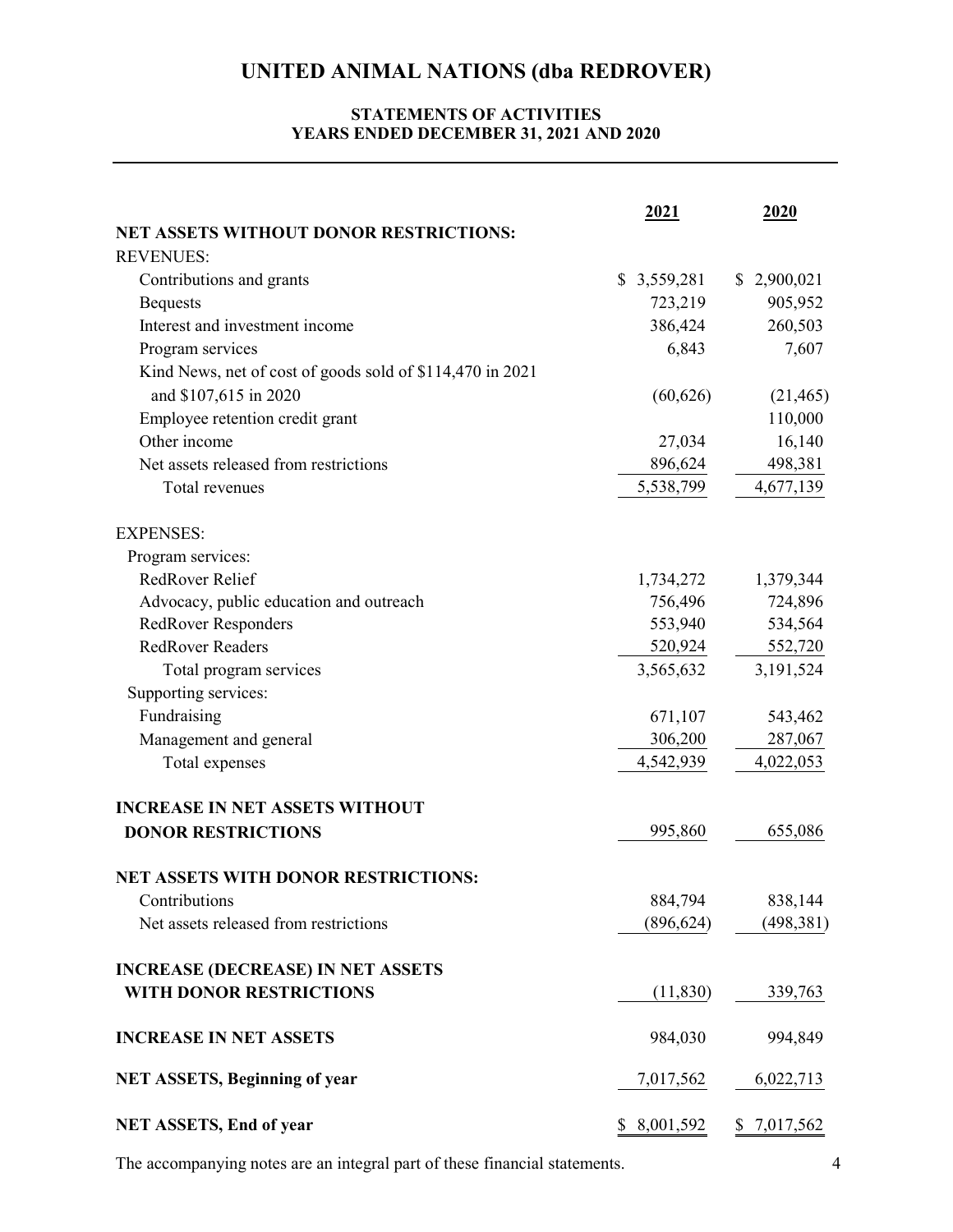### YEAR ENDED DECEMBER 31, 2021 STATEMENT OF FUNCTIONAL EXPENSES

|                                  | <b>Program services</b>          |                                                           |                                      | <b>Supporting services</b>        |                    |                      |                 |
|----------------------------------|----------------------------------|-----------------------------------------------------------|--------------------------------------|-----------------------------------|--------------------|----------------------|-----------------|
|                                  | <b>RedRover</b><br><b>Relief</b> | Advocacy,<br>public<br>education<br><u>&amp; outreach</u> | <b>RedRover</b><br><b>Responders</b> | <b>RedRover</b><br><b>Readers</b> | <b>Fundraising</b> | Mgmt $\&$<br>general | <b>Total</b>    |
| Salaries and benefits            | \$<br>474,310                    | 373,087<br>$\mathbb{S}$                                   | $\mathbb{S}$<br>300,273              | \$<br>397,330                     | \$<br>72,207       | \$<br>184,014        | 1,801,221<br>\$ |
| Grants and aid                   | 1,057,319                        |                                                           |                                      |                                   |                    |                      | 1,057,319       |
| Printing                         | 45,317                           | 102,719                                                   | 59,732                               | 5,260                             | 319,309            | 487                  | 532,824         |
| Postage and mailing services     | 36,878                           | 153,679                                                   | 33,215                               | 4,549                             | 239,631            | 128                  | 468,080         |
| Professional services            | 19,389                           | 60,568                                                    | 11,557                               | 19,260                            | 23,351             | 74,462               | 208,587         |
| Computer services                | 21,246                           | 11,053                                                    | 21,845                               | 31,315                            | 3,563              | 5,284                | 94,306          |
| Transportation                   | 4,016                            | 101                                                       | 70,587                               | 132                               | 7                  | 107                  | 74,950          |
| Taxes and fees                   | 15,650                           | 7,597                                                     | 11,670                               | 8,515                             | 172                | 21,793               | 65,397          |
| Depreciation                     | 16,478                           | 14,210                                                    | 9,862                                | 14,856                            | 2,256              | 6,949                | 64,611          |
| Media and communications         | 20,885                           | 13,620                                                    | 3,724                                | 19,780                            | 2,258              |                      | 60,267          |
| Telephone                        | 6,372                            | 5,642                                                     | 4,338                                | 4,176                             | 628                | 2,057                | 23,213          |
| Disaster relief                  | 252                              |                                                           | 16,809                               | 2,335                             | 252                |                      | 19,648          |
| Occupancy                        | 4,791                            | 3,940                                                     | 2,686                                | 3,974                             | 603                | 1,949                | 17,943          |
| Conferences and training         | 3,065                            | 3,503                                                     | 1,792                                | 3,054                             | 1,134              | 4,345                | 16,893          |
| Insurance                        | 3,836                            | 2,813                                                     | 3,164                                | 2,852                             | 384                | 1,416                | 14,465          |
| Equipment rental and maintenance | 2,510                            | 2,023                                                     | 1,397                                | 1,997                             | 286                | 1,168                | 9,381           |
| Supplies                         | 1,157                            | 1,182                                                     | 817                                  | 980                               | 104                | 469                  | 4,709           |
| Other expenses                   | 801                              | 759                                                       | 472                                  | 559                               | 4,962              | 1,572                | 9,125           |
| Total                            | 1,734,272<br>\$                  | 756,496                                                   | 553,940<br>\$                        | 520,924<br>\$                     | 671,107<br>\$      | 306,200<br>\$        | 4,542,939<br>\$ |

The accompanying notes are an integral part of these financial statements. 5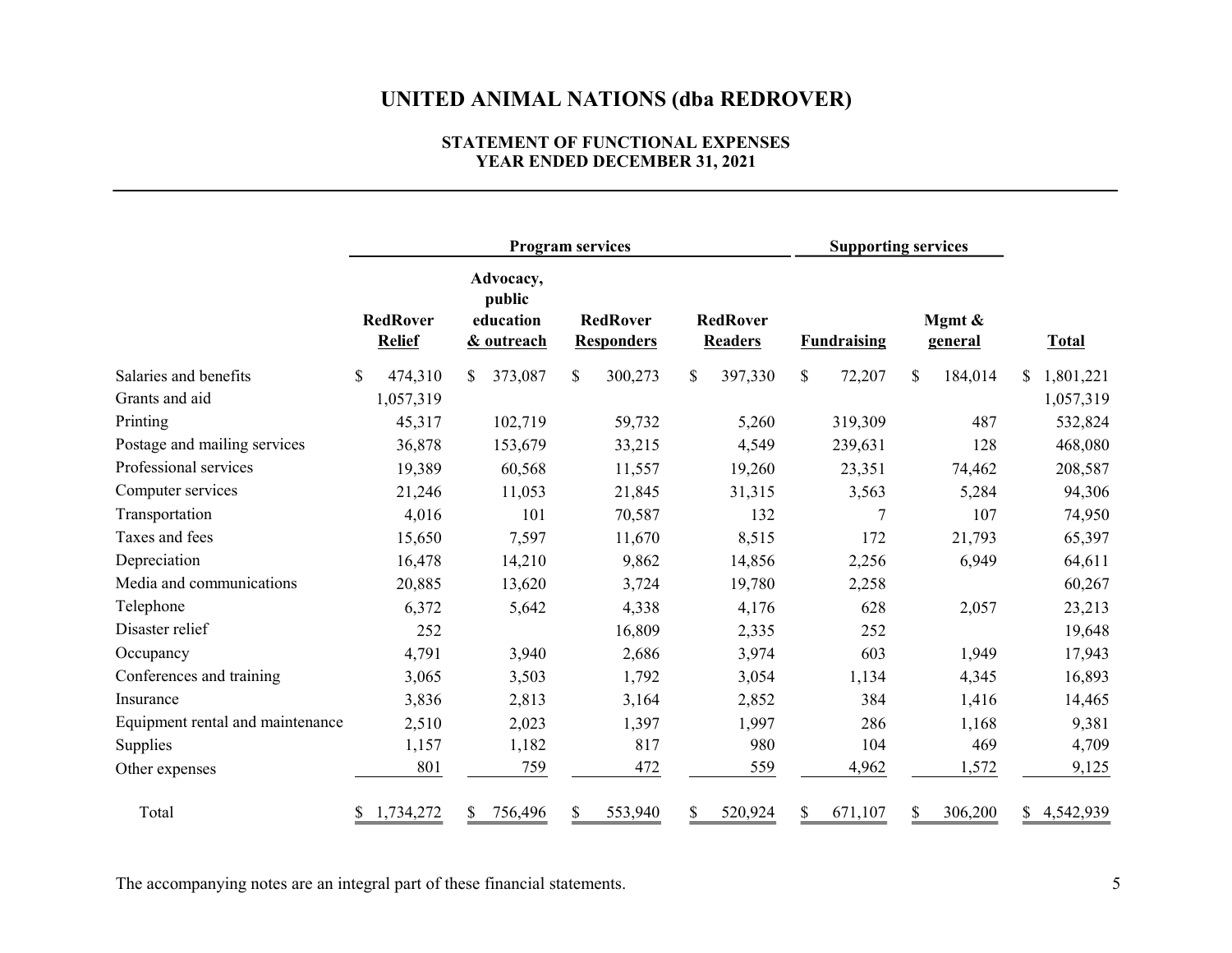### STATEMENT OF FUNCTIONAL EXPENSES YEAR ENDED DECEMBER 31, 2020

|                                  | <b>Program services</b>          |                                                           | <b>Supporting services</b>           |                                   |                    |                      |                 |
|----------------------------------|----------------------------------|-----------------------------------------------------------|--------------------------------------|-----------------------------------|--------------------|----------------------|-----------------|
|                                  | <b>RedRover</b><br><b>Relief</b> | Advocacy,<br>public<br>education<br><u>&amp; outreach</u> | <b>RedRover</b><br><b>Responders</b> | <b>RedRover</b><br><b>Readers</b> | <b>Fundraising</b> | Mgmt $\&$<br>general | <b>Total</b>    |
| Salaries and benefits            | \$<br>400,238                    | 371,587<br>$\mathbb{S}$                                   | \$<br>288,066                        | 393,387<br>\$                     | \$<br>73,044       | \$<br>171,946        | 1,698,268<br>\$ |
| Grants and aid                   | 811,931                          |                                                           | 45,949                               |                                   |                    |                      | 857,880         |
| Printing                         | 45,536                           | 102,346                                                   | 72,628                               | 21,247                            | 253,886            | 490                  | 496,133         |
| Postage and mailing services     | 26,282                           | 152,463                                                   | 39,277                               | 10,590                            | 181,091            | 213                  | 409,916         |
| Professional services            | 11,215                           | 39,617                                                    | 6,177                                | 25,564                            | 20,846             | 70,517               | 173,936         |
| Computer services                | 18,198                           | 9,634                                                     | 19,967                               | 40,135                            | 3,298              | 4,894                | 96,126          |
| Transportation                   | 3,487                            | 60                                                        | 22,024                               | 1,636                             | 60                 | 779                  | 28,046          |
| Taxes and fees                   | 12,837                           | 6,048                                                     | 8,669                                | 6,735                             | 217                | 21,073               | 55,579          |
| Depreciation                     | 16,601                           | 14,162                                                    | 9,924                                | 15,133                            | 2,116              | 7,161                | 65,097          |
| Media and communications         | 12,970                           | 11,020                                                    | 3,888                                | 16,603                            | 1,238              |                      | 45,719          |
| Telephone                        | 4,424                            | 4,456                                                     | 4,584                                | 3,317                             | 439                | 1,898                | 19,118          |
| Disaster relief                  |                                  |                                                           | 2,916                                | 2,342                             |                    | 25                   | 5,283           |
| Occupancy                        | 4,498                            | 3,959                                                     | 2,459                                | 4,190                             | 614                | 2,879                | 18,599          |
| Conferences and training         | 2,899                            | 2,134                                                     | 2,106                                | 3,454                             | 997                | 1,306                | 12,896          |
| Insurance                        | 3,418                            | 2,641                                                     | 2,995                                | 3,575                             | 524                | 1,580                | 14,733          |
| Equipment rental and maintenance | 2,111                            | 2,281                                                     | 1,153                                | 2,001                             | 292                | 968                  | 8,806           |
| Supplies                         | 2,302                            | 1,753                                                     | 1,311                                | 1,897                             | 265                | 1,079                | 8,607           |
| Other expenses                   | 397                              | 735                                                       | 471                                  | 914                               | 4,535              | 259                  | 7,311           |
| Total                            | 1,379,344<br>\$                  | 724,896                                                   | \$<br>534,564                        | \$<br>552,720                     | 543,462<br>\$      | 287,067<br>\$        | 4,022,053<br>\$ |

The accompanying notes are an integral part of these financial statements. 6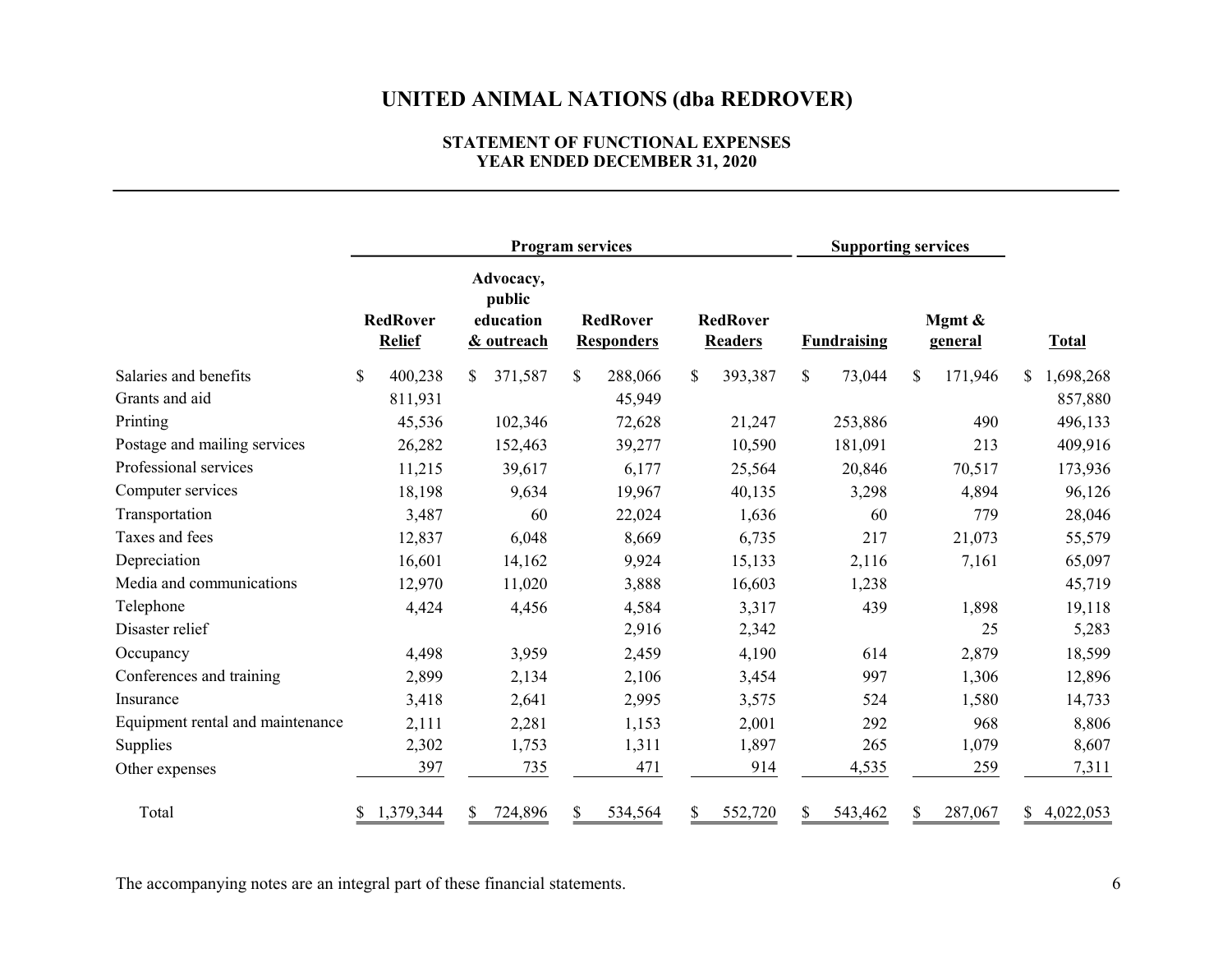## STATEMENTS OF CASH FLOWS YEARS ENDED DECEMBER 31, 2021 AND 2020

|                                                          |              | 2021        | 2020          |
|----------------------------------------------------------|--------------|-------------|---------------|
| <b>CASH FLOWS FROM OPERATING ACTIVITIES:</b>             |              |             |               |
| Increase in net assets                                   | $\mathbb{S}$ | 984,030     | \$<br>994,849 |
| Reconciliation to net cash and cash equivalents provided |              |             |               |
| by operating activities:                                 |              |             |               |
| Net realized and unrealized gain on investments          |              | (276, 243)  | (206, 946)    |
| Donated investments                                      |              | (180, 218)  | (87,218)      |
| Depreciation                                             |              | 64,611      | 65,097        |
| Changes in:                                              |              |             |               |
| Accounts receivable                                      |              | (20,035)    | 14,326        |
| Grants and bequests receivable                           |              | 415,698     | (314, 684)    |
| Prepaid expenses and other assets                        |              | (18,587)    | 3,650         |
| Accounts payable                                         |              | 93,682      | 8,316         |
| Accrued expenses                                         |              | 11,445      | 22,397        |
| Deferred revenue                                         |              | 13,015      | (26,314)      |
| Net cash provided by operating activities                |              | 1,087,398   | 473,473       |
| <b>CASH FLOWS FROM INVESTING ACTIVITIES:</b>             |              |             |               |
| Purchases of investments                                 |              | (2,932,174) | (1,838,915)   |
| Proceeds from sale and maturities of investments         |              | 2,905,180   | 2,068,456     |
| Purchases of property and equipment                      |              | (15, 549)   | (2,674)       |
| Net cash provided (used) by investing activities         |              | (42, 543)   | 226,867       |
| NET INCREASE IN CASH AND CASH EQUIVALENTS                |              | 1,044,855   | 700,340       |
| <b>CASH AND CASH EQUIVALENTS, Beginning of year</b>      |              | 1,642,850   | 942,510       |
| CASH AND CASH EQUIVALENTS, End of year                   |              | \$2,687,705 | \$1,642,850   |

The accompanying notes are an integral part of these financial statements.  $7 \overline{2}$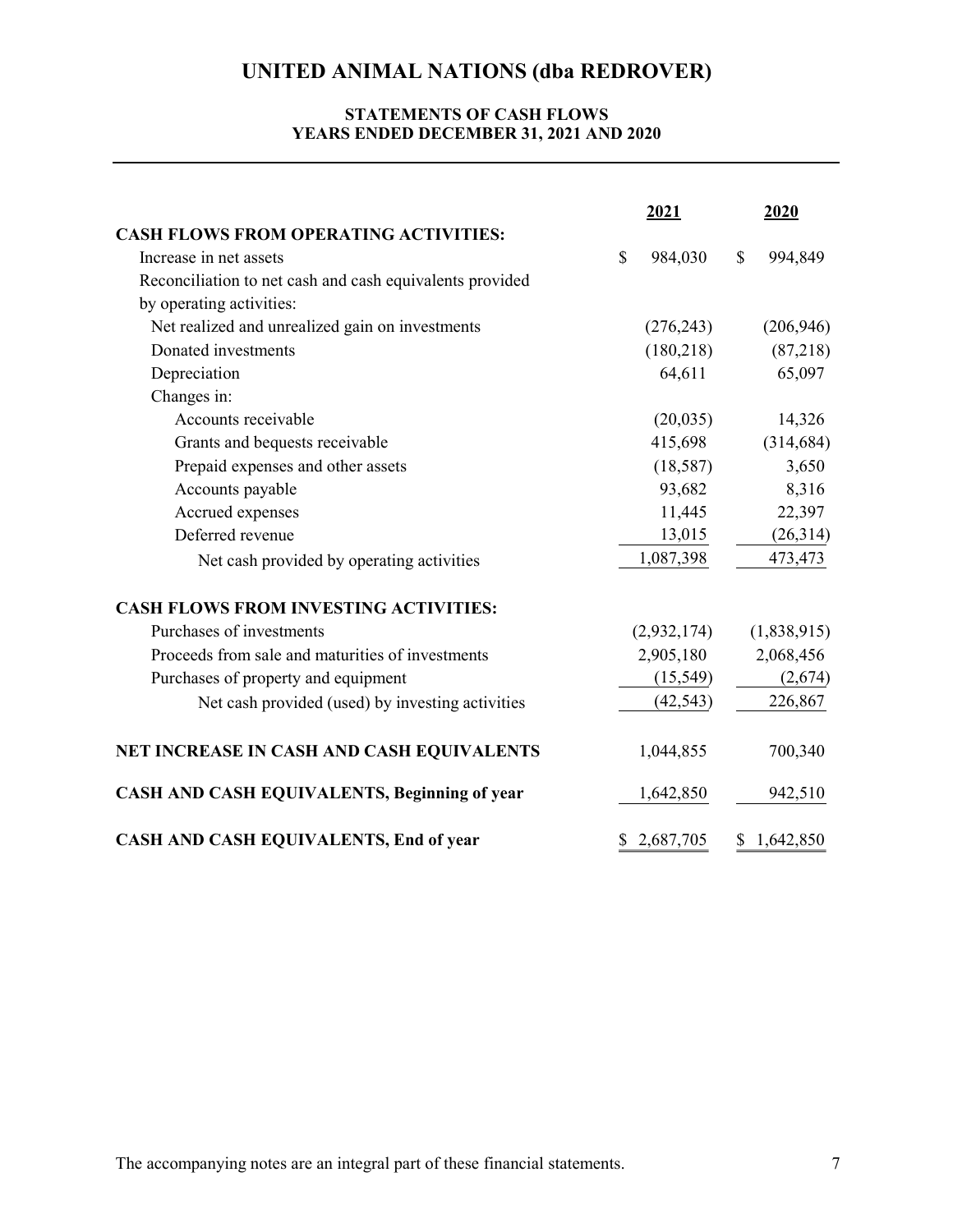### NOTES TO FINANCIAL STATEMENTS DECEMBER 31, 2021 AND 2020

#### 1. OPERATIONS AND SIGNIFICANT ACCOUNTING POLICIES

Founded in 1987, United Animal Nations (dba RedRover) brings animals from crisis to care and strengthens the bond between people and animals through the following programs:

RedRover Relief – As one of the only animal emergency programs of its kind, RedRover Relief provides guidance, case management and financial assistance to Good Samaritans, animal rescuers and pet owners to help them obtain emergency veterinary care for animals in life-threatening situations. RedRover Relief case managers also partner with domestic violence shelters to help them build pet-friendly spaces and help victims safely escape abusive environments without having to leave their pets behind.

RedRover Responders – As part of its vast, trained volunteer network, RedRover Responders volunteers shelter and care for animals displaced by natural disasters, puppy mills, hoarding cases and other significant abuses. Volunteers provide daily care and comfort for the animals until they can be reunited with their families, placed in foster care or adopted into new homes.

RedRover Readers – This unique community-based literacy program is aligned with academic content standards and helps children explore the bond between people and animals through stories and discussion. Teachers and educators trained in the RedRover Readers curriculum read to children and lead discussions – helping children increase their level of empathy for people and animals. In addition, RedRover publishes *Kind News* magazine – a children's publication with engaging articles, illustrations, activities and games that help children explore the relationship between people and animals and develop the knowledge and skills necessary for empathy.

Advocacy, public education and outreach – RedRover improves the welfare of animals by educating the public on important animal issues and collaborating with others to advance the interest of animals through the legal system.

Basis of presentation – The financial statements are prepared on the accrual basis of accounting and presented in conformity with professional standards applicable to not-for-profit entities. RedRover reports information regarding its financial position and activities according to the following net asset classifications:

Net assets without donor restrictions – Net assets that are not subject to donor-imposed restrictions and may be expended for any purpose in performing the primary objectives of the organization. These net assets may be used at the discretion of management.

Net assets with donor restrictions – Net assets subject to donor-imposed restrictions. Some donor-imposed restrictions are temporary in nature, such as those that will be met by the passage of time or other events specified by the donor. Other donor-imposed restrictions are perpetual in nature, where the donor stipulates that resources be maintained in perpetuity. When a restriction expires (generally, as payments are made to fulfill the purposes of the contribution), net assets with donor restrictions are reclassified to net assets without donor restrictions and reported in the statements of activities as net assets released from restrictions. Grants and contributions with donor restrictions whose restrictions are met in the same reporting period are shown as net assets without donor restrictions. RedRover has no donorimposed restrictions that are perpetual in nature.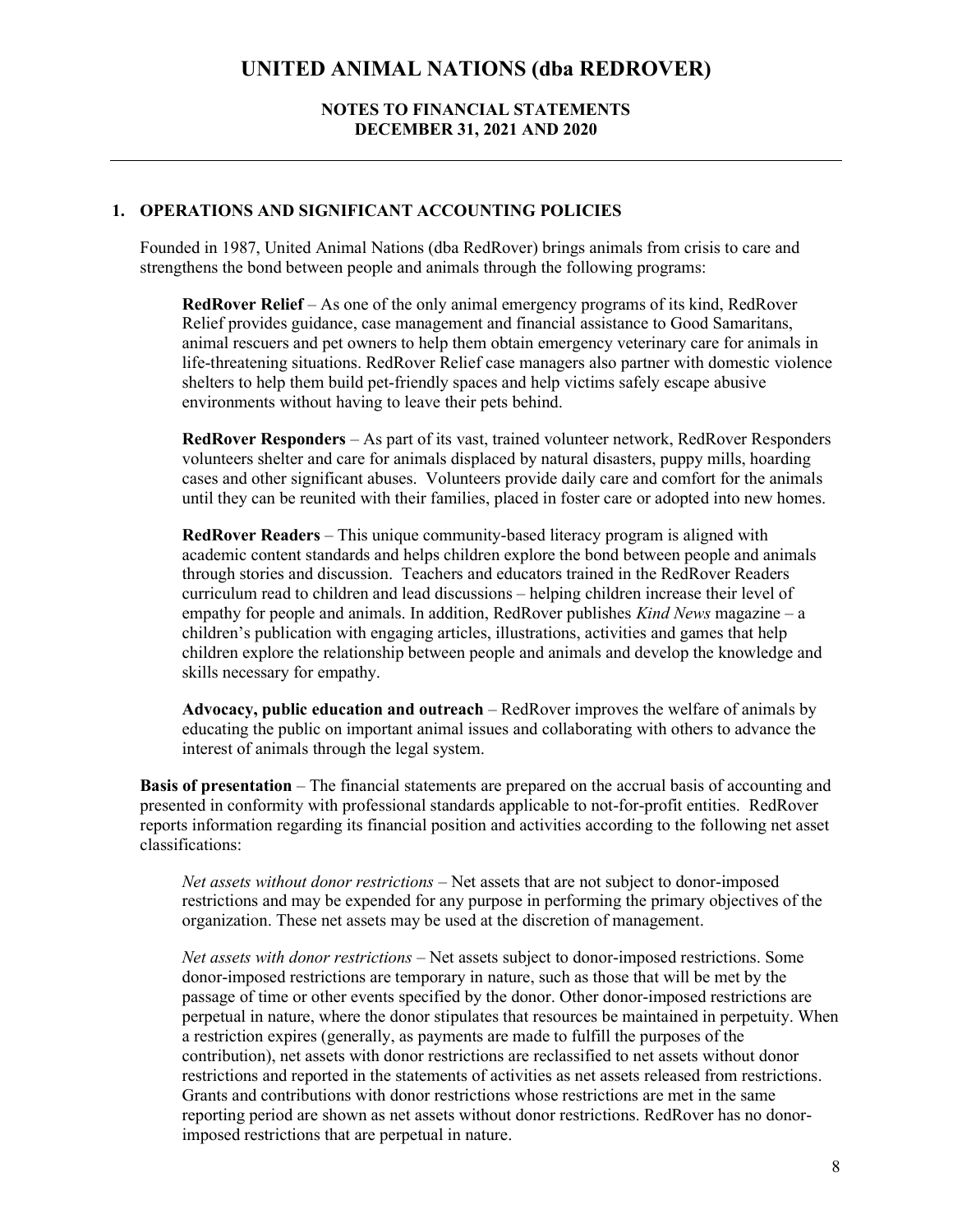Revenue recognition – Private foundation grants and contributions are recognized in full when received or unconditionally promised, in accordance with professional standards. Conditional promises to give - that is, those with a measurable performance or other barrier and a right of return are not recognized until the conditions on which they depend have been met. Donated materials, equipment, and services are recorded as in-kind donations and recognized at their estimated fair value as of the date of donation or service. Contributed services that do not meet the criteria for recognition, including extensive volunteer hours contributed to the RedRover Responders and RedRover Readers programs, are not reflected in the financial statements. The fair market value of these volunteer hours is estimated to be approximately \$53,000 and \$17,000 for 2021 and 2020, respectively.

Bequests are recognized when estates are settled and the amounts can be reasonably estimated. Bequests on unsettled estates are considered conditional promises to give and therefore not recognized, because the amounts cannot be reasonably estimated and the dates of distribution are unknown. Bequests receivables represent those amounts for which both amount and timing of payment is known.

RedRover's revenue from contracts with customers consists of sales of Kind News magazine and program service fees. Magazine sales are recognized over the magazine subscription period. Program service fees are recognized when the related event or service is completed. Funds received in advance of being earned are recorded as deferred revenue, which represents a contract liability. Receivables from contracts with customers totaled \$41,590, \$20,559, and \$31,459 at December 31, 2021, 2020, and 2019, respectively. Contract liabilities totaled \$37,826, \$24,811, and \$51,125 at December 31, 2021, 2020, and 2019, respectively.

Generally, payment is due from customers when they initiate or renew their magazine subscription. RedRover does not provide refunds for customers that wish to terminate their subscription prior to the end of the subscription period.

Cash and cash equivalents – For financial statement purposes, RedRover considers all investments with an initial maturity of three months or less to be cash equivalents, unless held for long-term purposes.

RedRover minimizes credit risk associated with cash by periodically evaluating the credit quality of its primary financial institution. The balance at times may exceed federally insured limits. RedRover held cash with financial institutions in excess of federal depository insurance limits of \$1,398,565 and \$515,691 at December 31, 2021 and 2020, respectively. RedRover has not experienced any losses in such accounts and management believes RedRover is not exposed to any significant credit risk related to cash.

Grants and bequests receivable are reported at the amount that RedRover expects to collect on balances outstanding a year-end. Based on management's assessment of the donors having outstanding balances and past history with the donor, it has concluded that losses on balances outstanding are unlikely; therefore, no allowance for contributions receivable is deemed necessary at December 31, 2021 and 2020.

Property and equipment is stated at cost or, if donated, at fair market value as of the date of donation, and depreciated using the straight-line method over an estimated useful life of 3-7 years. RedRover capitalizes all such items with a cost of \$500 or more.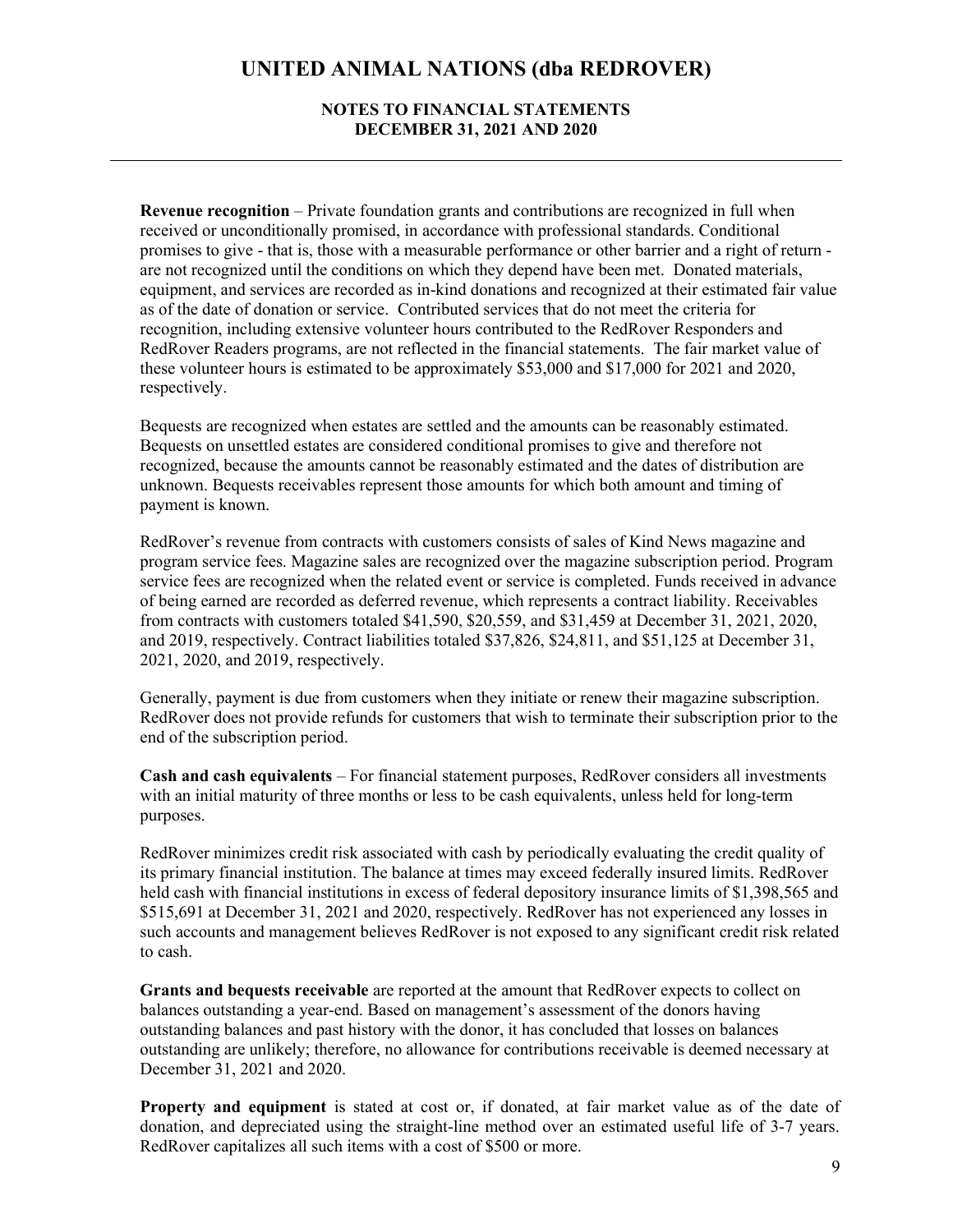### NOTES TO FINANCIAL STATEMENTS DECEMBER 31, 2021 AND 2020

Investments are stated at fair value and held for long-term purposes.

Functional allocation of expenses – The costs of program and supporting services activities have been summarized on a functional basis in the statements of activities. The statements of functional expenses present the natural classification detail of expenses by function. Accordingly, certain costs have been allocated among the programs and supporting services benefited. The financial statements report certain categories of expenses that are attributed to more than one program or supporting function. Therefore, expenses require allocation on a reasonable basis that is consistently applied. The expenses that are allocated include salaries and benefits, occupancy, insurance, fees, and depreciation, which are allocated on the basis of time and effort studies, as well as mailing, printing, and computer services, which are allocated on estimated usage of resources. All other expenses are allocated based on a combination of time and effort studies and estimated usage of resources depending on the nature of the specific expense.

Income taxes – RedRover is publicly supported and exempt from income taxes under Internal Revenue Code Section  $501(c)(3)$ . Accordingly, the financial statements do not reflect any provision for income taxes.

Use of estimates – The preparation of financial statements in conformity with accounting principles generally accepted in the United States of America requires management to make estimates and assumptions that affect certain reported amounts and disclosures. Accordingly, actual results could differ from those estimates.

Fair value measurements - Fair value is a market-based measurement, not an entity-specific measurement. For some assets and liabilities, observable market transactions or market information might be available. For other assets and liabilities, observable market transactions and market information might not be available. However, the objective of a fair value measurement in both cases is the same – to estimate the price at which an orderly transaction to sell the asset or to transfer the liability would take place between market participants at the measurement date under current market conditions (that is, an exit price at the measurement date from the perspective of a market participant that holds the asset or owes the liability).

In order to increase consistency and comparability in fair value measurements, a fair value hierarchy that prioritizes observable and unobservable inputs is used to measure fair value into three broad levels, as follows:

| Level 1 Inputs | Unadjusted quoted prices in active markets that are accessible at the<br>measurement date for identical assets or liabilities. |
|----------------|--------------------------------------------------------------------------------------------------------------------------------|
| Level 2 Inputs | Inputs other than quoted prices in active markets that are observable either<br>directly or indirectly.                        |
| Level 3 Inputs | Unobservable inputs for the asset or liability.                                                                                |

Subsequent events have been evaluated through May 20, 2022, the date the financial statements were available to be issued. Management concluded that no other material subsequent events have occurred since December 31, 2021 that require recognition or disclosure in financial statements.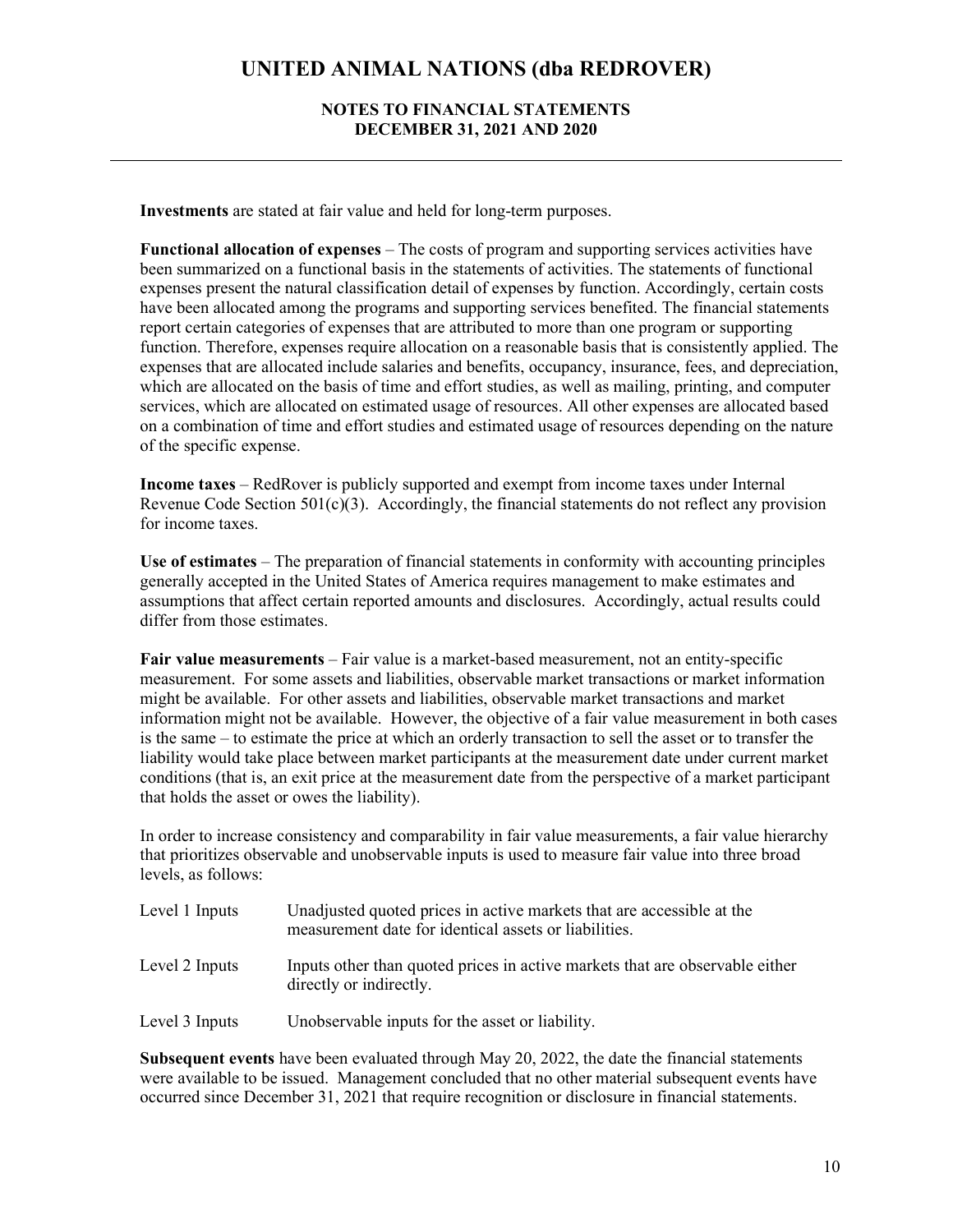#### NOTES TO FINANCIAL STATEMENTS DECEMBER 31, 2021 AND 2020

### 2. LIQUIDITY AND AVAILABILITY OF RESOURCES

RedRover's financial assets available within one year of the statement of financial position date for general expenditure are as follows for the years ending December 31:

|                                                                            | 2021        | 2020        |
|----------------------------------------------------------------------------|-------------|-------------|
| Cash and cash equivalents                                                  | \$2,687,705 | \$1,642,850 |
| Accounts receivable                                                        | 46,267      | 26,232      |
| Grants and bequests receivable                                             | 254,186     | 669,884     |
| Investments                                                                | 3,758,472   | 3,275,017   |
| Total financial assets                                                     | 6,746,630   | 5,613,983   |
| Less amounts unavailable for general expenditures within one year, due to: |             |             |
| Restricted by donors with purpose restrictions (see Note 6)                | (1,117,158) | (1,128,988) |
| Total financial assets available to management                             |             |             |
| for general expenditure within one year                                    | \$5,629,472 | \$4,484,995 |

RedRover aims to maintain enough cash and cash equivalents to meet 4 months' worth of normal operating expenses (approximately \$1.5 million), in which no more than 50% of this should be in short-term CDs. When operating cash dips below these requirements, cash is replenished from the investment portfolio. As part of the organization's liquidity plan, when investments produce income due to sales or dividend distributions, operating liquidity is assessed before reinvesting the funds. RedRover also has a security backed line of credit, with a limit of \$2.5 million, available to meet cash flow needs.

### 3. GRANTS AND BEQUESTS RECEIVABLE

Grants and bequests receivable consist of the following as of December 31:

|                                         | 2021                  | 2020    |
|-----------------------------------------|-----------------------|---------|
| Less than one year<br>One to five years | $$254,186$ $$499,884$ | 170,000 |
| Total                                   | 254,186 \$            | 669,884 |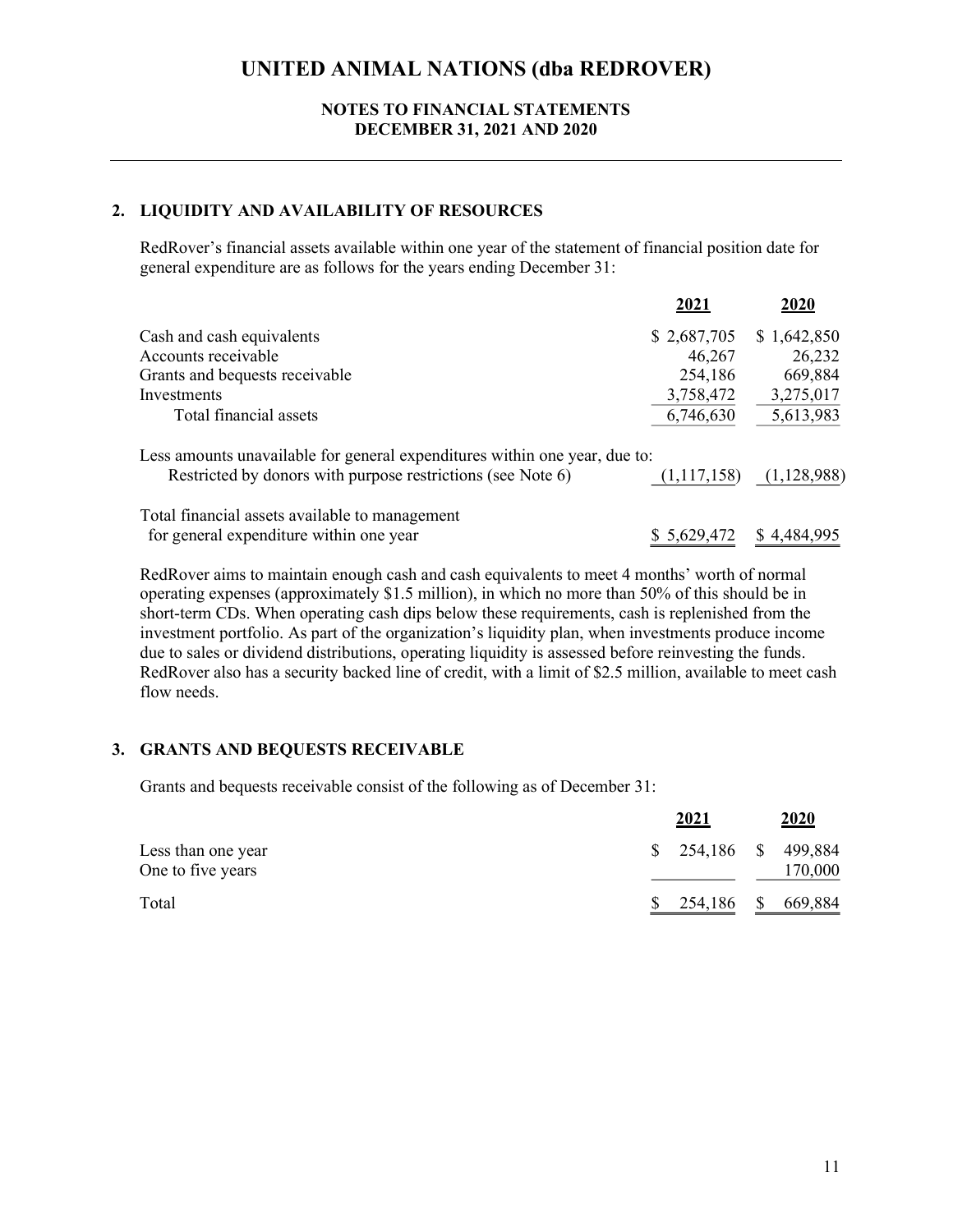### 4. INVESTMENTS

Bonds and real estate investment trusts are classified within Level 2 of the fair value hierarchy because they are valued using observable inputs other than quoted market prices. Equity securities and mutual funds are classified within Level 1 of the fair value hierarchy because they are valued using quoted market prices with reasonable levels of price transparency.

Investments consist of the following at December 31:

|                                                          |               | <u>2021</u> |               | 2020        |
|----------------------------------------------------------|---------------|-------------|---------------|-------------|
| Government and agency bonds:                             |               |             |               |             |
| <b>US</b> Treasury                                       | $\mathbb{S}$  | 530,962     | $\mathcal{S}$ | 372,956     |
| Home mortgage bonds                                      |               | 117,431     |               | 249,189     |
| Corporate bonds                                          |               | 548,142     |               | 535,080     |
| Equity securities:                                       |               |             |               |             |
| Information technology                                   |               | 600,178     |               | 410,482     |
| Financials                                               |               | 378,015     |               | 283,638     |
| Industrials                                              |               | 317,122     |               | 291,868     |
| Consumer discretionary                                   |               | 292,345     |               | 242,559     |
| Communication services                                   |               | 227,266     |               | 211,952     |
| Materials                                                |               | 129,951     |               | 82,430      |
| Consumer staples                                         |               | 109,370     |               | 114,020     |
| Health care                                              |               | 84,340      |               | 76,636      |
| Energy                                                   |               | 72,105      |               | 47,226      |
| Utilities                                                |               | 52,384      |               | 61,815      |
| Real estate                                              |               | 40,291      |               | 32,923      |
| Mutual funds                                             |               | 235,279     |               | 237,949     |
| Real estate investment trusts                            |               | 23,291      |               | 23,291      |
| Total                                                    |               | \$3,758,472 |               | \$3,275,017 |
| Interest and investment income consist of the following: |               |             |               |             |
|                                                          |               | <u>2021</u> |               | 2020        |
| Interest and dividends, net of management fees           | $\mathcal{S}$ | 110,181     | \$            | 53,557      |
| Net realized and unrealized gains                        |               | 276,243     |               | 206,946     |
| Total                                                    | \$            | 386,424     | \$            | 260,503     |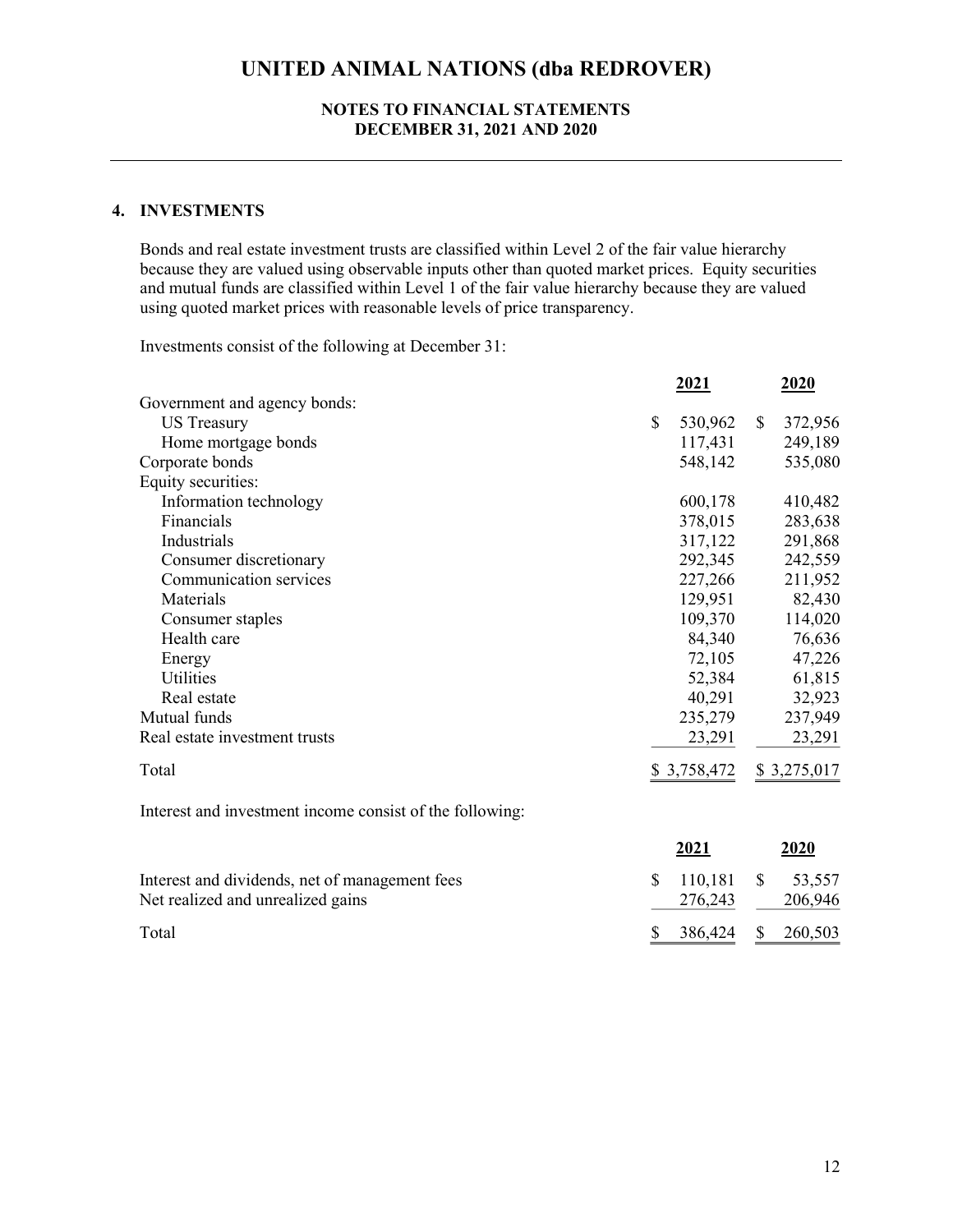## 5. PROPERTY AND EQUIPMENT

Property and equipment consist of the following at December 31:

|                               | 2021          | 2020        |
|-------------------------------|---------------|-------------|
| Land                          | \$<br>420,000 | 420,000     |
| <b>Buildings</b>              | 775,000       | 775,000     |
| Building improvements         | 408,374       | 408,374     |
| Equipment and furniture       | 174,082       | 163,868     |
| Total                         | 1,777,456     | 1,767,242   |
| Less accumulated depreciation | (266, 725)    | (207, 449)  |
| Property and equipment, net   | \$1,510,731   | \$1,559,793 |

## 6. NET ASSETS WITH DONOR RESTRICTIONS

Net assets with donor restrictions consist of unexpended funds from contributions, grants and bequests, restricted for the following:

|                     | 2021                      | 2020        |
|---------------------|---------------------------|-------------|
| Purpose restricted: |                           |             |
| RedRover Relief     | $$1,106,314$ $$1,098,144$ |             |
| RedRover Responders | 10,844                    | 10,844      |
| Time restricted     | 20,000                    | 40,000      |
| Total               | \$1,137,158               | \$1,148,988 |

## 7. LINE OF CREDIT

RedRover has a \$2,500,000 line of credit agreement with Merrill Lynch collateralized by cash and investments held with the financial institution. The line of credit bears an interest at the LIBOR plus 3% (4.80% at December 31, 2021 and 2020). The line of credit has interest only payments due monthly. There was no amount outstanding as of December 31, 2021 and 2020.

## 8. RETIREMENT PLAN

RedRover sponsors a Simplified Employee Pension Plan (SEP) for its employees. Employees of age 18 or older are eligible to participate in the plan on the first of January following the calendar year in which the employee earns at least \$300. RedRover's contributions to this plan are at the discretion of the Board of Directors and totaled \$91,900 for 2021 and \$86,555 for 2020.